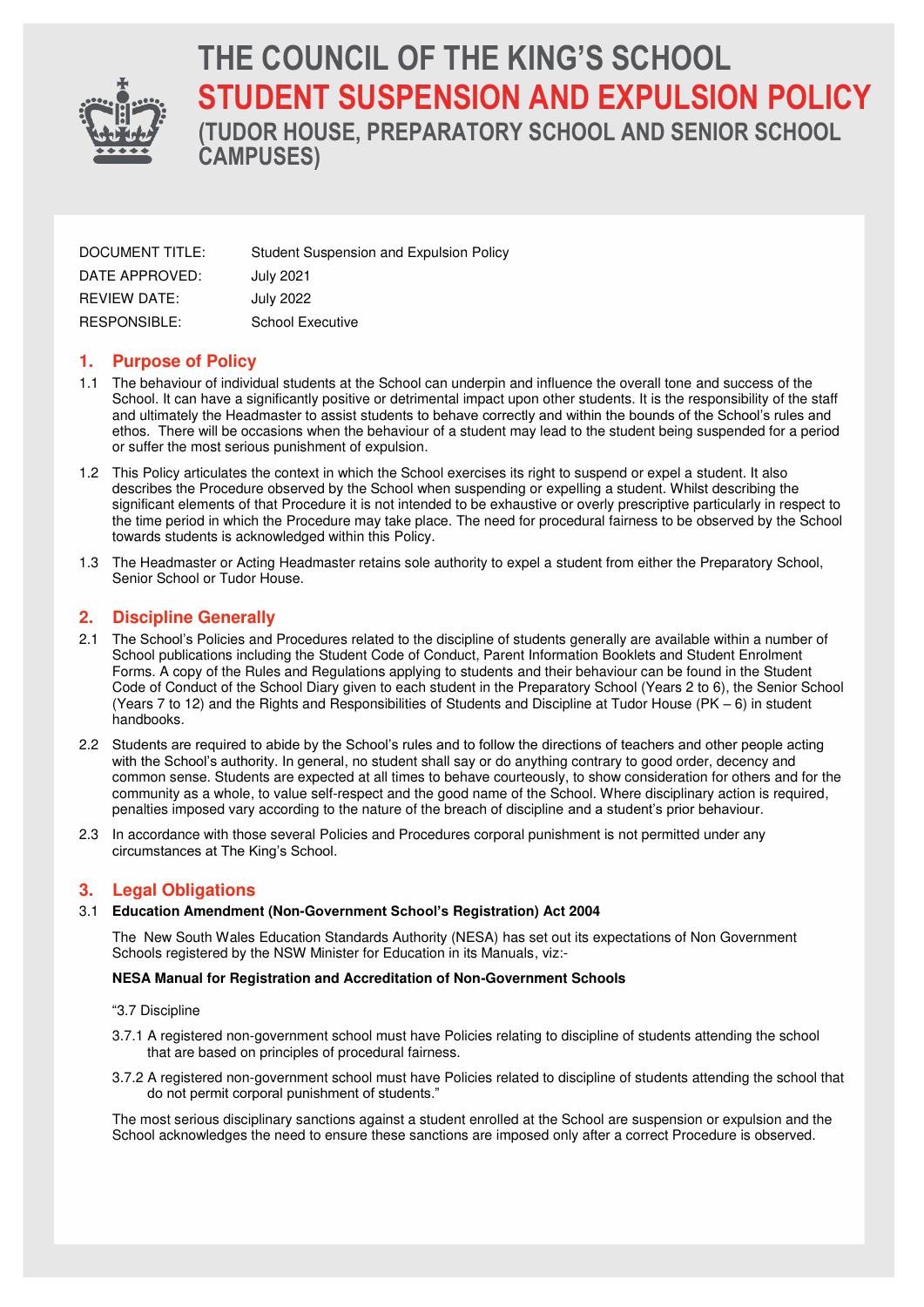

# **THE COUNCIL OF THE KING'S SCHOOL STUDENT SUSPENSION AND EXPULSION POLICY (TUDOR HOUSE, PREPARATORY SCHOOL AND SENIOR SCHOOL**

#### 3.2 **Contract with Parents**

Each student's parents or guardians have entered a contract with the School Council. One of the conditions of that contract addresses the suspension and expulsion of students, viz:-

"Students enrolled at The King's School are bound by all rules and regulations authorised by the Headmaster for the conduct of the School. The School reserves the right to suspend or expel a student if the Headmaster (or any person authorised to act in his place) in his discretion considers this action is advisable."

Or

"If the Headmaster (or any person authorised to act in his place) considers that:

(a) a student has seriously breached the school rules;

**CAMPUSES)** 

- (b) a student has otherwise engaged in conduct which is prejudicial to the School or its students or staff;
- (c) a student is not making satisfactory progress; or
- (d) a mutually beneficial relationship of trust and co-operation between the parent and the School has broken down to the extent that it adversely impacts on that relationship,

the School may exclude the student permanently or temporarily from the School at its absolute discretion and no remission of fees will be granted."

#### 3.3 **Judicial Review**

The School is aware that, like all institutions, it can be subject to judicial review and through the implementation of this Policy it seeks to eliminate any need for such review to occur.

## **4. School's Values**

4.1 The School promotes a number of values which are located on KingsNet - [https://kingsnet.kings.edu.au/our](https://kingsnet.kings.edu.au/our-school/our-headmaster)[school/our-headmaster.](https://kingsnet.kings.edu.au/our-school/our-headmaster)

#### **Integrity**

"We live our lives with integrity. To demonstrate integrity means to live a life that is integrated and balanced, cohesive and coherent. As a community of integrity, we are unified and work together for the common good. We are trustworthy and reliable, we follow through with conviction and courage. Integrity is strongly aligned with responsibility and honesty, for when we are true to ourselves and one another and exercise responsibility, we demonstrate our integrity.

#### DEMONSTRATE INTEGRITY."

4.2 The School will strive to reflect the qualities described within this Value and uphold the high standards expected of an institution based in the Christian faith.

## **5. Risk Management in Respect to Suspension and Expulsions**

5.1 Safeguarding the welfare of all students in the School's care is of paramount importance to the School. The adverse impact the suspension and/or expulsion can have on a student is not underestimated. Equally, the School recognises that each student, staff member or visitor to the School has a right to undertake their activities at the School in an appropriate environment and that the behaviour of a student cannot be permitted to place that in jeopardy. Therefore, the School reserves the right to deal with a student, whose behaviour is determined to be in breach of the various disciplinary publications mentioned above, by way of suspension or expulsion in accordance with this Policy.

Of these sanctions, suspension is far less serious and may be for a period as little as one day. The School often needs to impose this measure almost immediately in certain circumstances in order to ensure the safety of the student, their fellow students, staff and the School. Therefore, the School reserves the right to pursue the Procedure below in a more expedient manner in light of all the circumstances leading to a suspension.

Where a boarding student is suspended or expelled the School acknowledges its duty of care to that student whilst ever they are in the School's care prior to their collection by their parents or their departure to travel home e.g. overseas flight.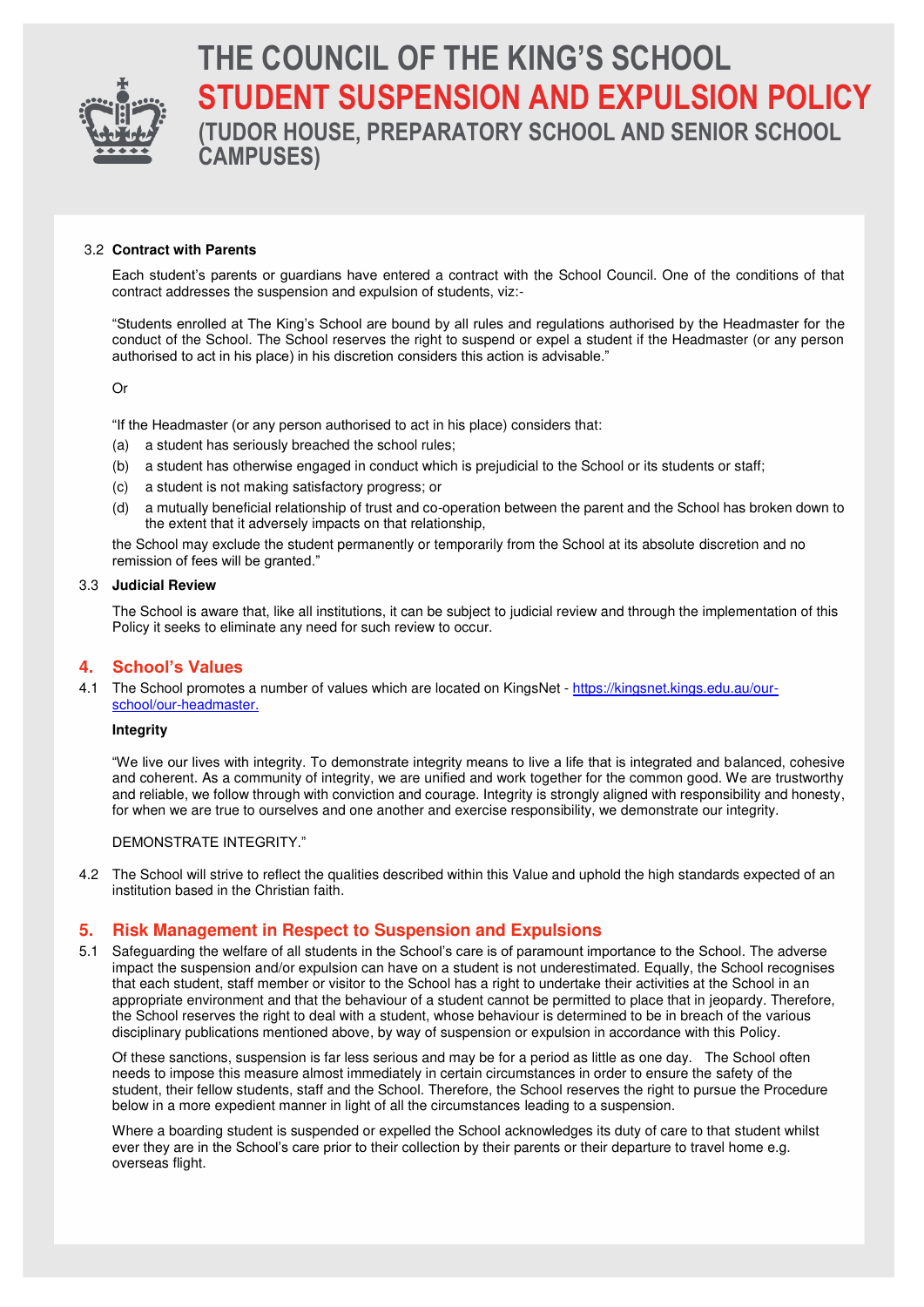

# **THE COUNCIL OF THE KING'S SCHOOL STUDENT SUSPENSION AND EXPULSION POLICY (TUDOR HOUSE, PREPARATORY SCHOOL AND SENIOR SCHOOL CAMPUSES)**

# **6. Definition**

6.1 For the purposes of this Policy the following meanings apply:-

**School** – Kindergarten to Year 12, The King's School, Parramatta and Moss Vale.

**Internal Suspension** – the temporary exclusion of a student from participating in School activities, including timetable classes, breaktimes and sport for the period of the internal suspension. Students will be closely supervised in an appropriate setting and be expected to complete all set work. An internal suspension may be deemed appropriate following discussions between the Deputy Head, Housemaster and parents.

**Suspension** – the temporary exclusion of a student from the School's premises and participation in any School activities wherever they occur. Suspension does not include those disciplinary measures resulting in any period of detention at School or sending a student home for the remainder of a day. In exceptional circumstances, for example where the safety of a person may be in jeopardy, the School reserves the right to suspend immediately a student before the completion of the Procedure below. The Procedure will be observed as closely as possible, in view of that suspension, by the School at the earliest opportunity. As mentioned above a "Suspension" is viewed as a far less serious sanction than "Expulsion" and is more often the outcome of a disciplinary process than expulsion. It has to be recognised that the need for the less serious sanction of suspension has to be imposed by the School without undue delay to ensure effectiveness. Therefore, in exceptional circumstances, this may mean not all of the procedural steps described below will be able to be always strictly observed by the School.

**Expulsion** – the expulsion of a student means the conclusion of any educational services being provided by the School to that student from a point in time. A student will generally be first suspended, in the appropriate circumstances, before being expelled subject to the completion of the following Procedure. Expulsion is the most serious disciplinary sanction and the School will ensure the student is afforded all appropriate pastoral support and care whilst the Procedure below is pursued.

## **7. Procedure in Respect to Suspension and Expulsion of Students**

The following is a summary of the several steps that the School observes to seek to ensure natural justice when the suspension or expulsion of a student is a possible outcome of a disciplinary process. Students boarding at the School form a large component of the student population. The School is mindful of the practical constraints upon it when seeking to observe all aspects of the following Procedure caused by some parents not generally being immediately available. The School does undertake to ensure a parent is informed, at the earliest opportunity, of developments in respect to the suspension or expulsion of their child along with a parent's involvement, where possible, in this Procedure. In the absence of a parent, particularly in the case of a boarding student, the student's Housemaster or the Director of Boarding would be closely involved in the Procedure.

- 7.1 The School will inform a student and their parents of the allegations against them that have warranted the disciplinary process to commence. Exceptional circumstances may exist e.g. jeopardising the safety of others, along with maintaining the integrity of any ongoing investigation into related matters, that may warrant only certain information being initially revealed. The student and their parents would subsequently be told further, and usually all, relevant information if deemed appropriate by the School. The exceptional circumstances referred to above may remain for some time.
- 7.2 The School will inform the student and their parents that their misconduct has been sufficiently serious as to warrant the School to consider their suspension or possibly expulsion.
- 7.3 The student and their parents will be given opportunity to respond to the allegations that have been made known to them by the School. That response may be in the form of an explanation, new and additional information not known to the School or other mitigating information.
- 7.4 The School will ensure proper investigation of the allegations made, that relevant parties are heard and relevant submissions considered. Usually a senior member of the teaching staff will be set the task of interviewing appropriate persons, inspecting relevant documents and making relevant enquiries to enable a finding based on the balance of probabilities.
- 7.5 The Headmaster or acting Headmaster will make the final determination as to whether a student is suspended or expelled. In the case of suspension, his authority may be delegated to his nominee. To assist him in reaching a fair and unbiased decision, other senior staff would usually undertake the investigation and arrive at a recommended course of action.